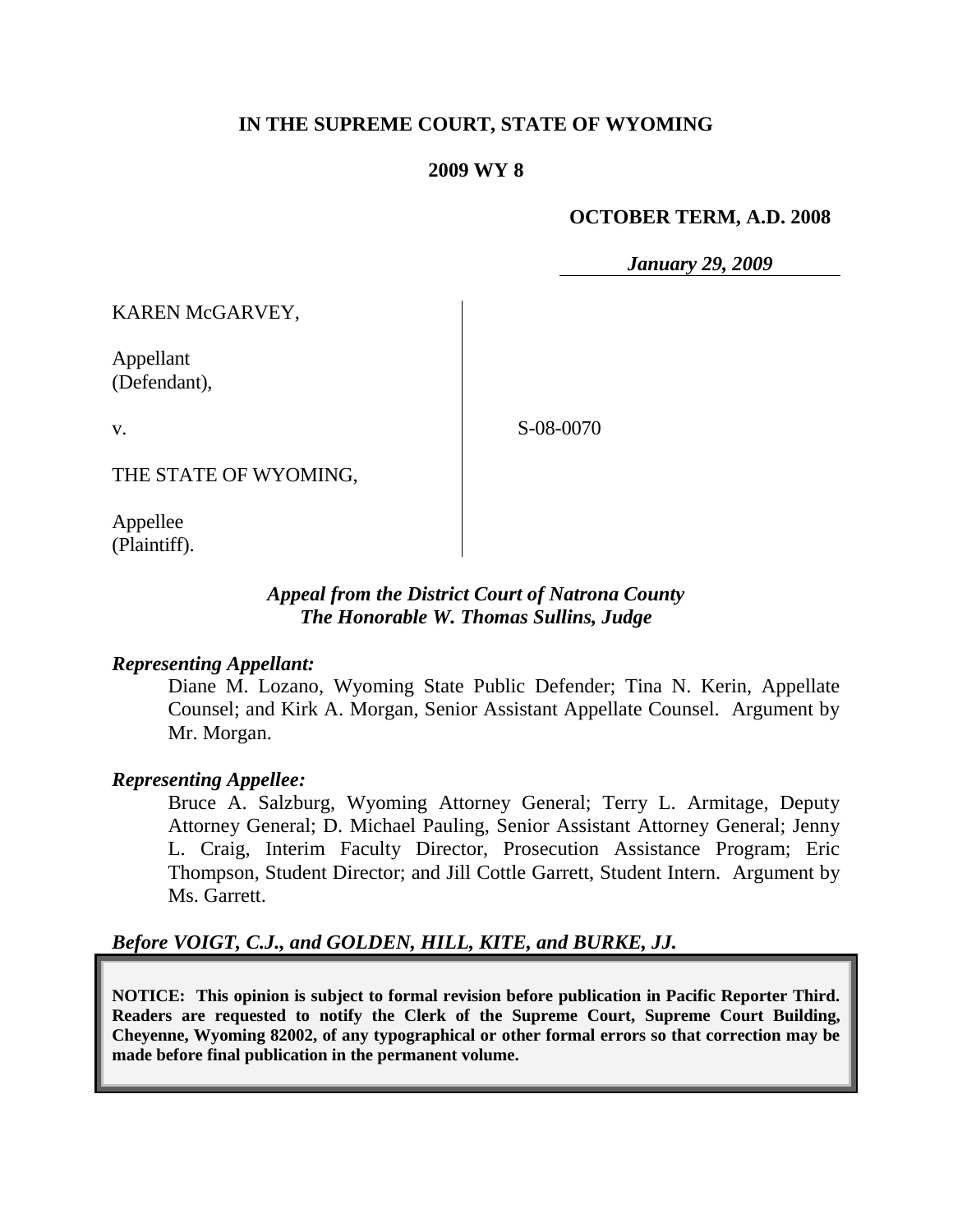**HILL,** Justice.

[¶1] Appellant, Karen McGarvey (McGarvey), entered conditional pleas of guilty to felony possession of marijuana, and misdemeanor possession of methamphetamines. The condition attached to her plea was that she be permitted to pursue an appeal of the district court's order denying, in part, her motion to suppress the evidence seized by the State at the time she was briefly stopped and then arrested. We will affirm.

# **ISSUES**

[¶2] McGarvey raises this issue:

Did the district court err when it denied [McGarvey's] motion to suppress because the initial seizure of Ms. McGarvey was not supported by reasonable suspicion of criminal activity?

The State essentially agrees with that statement of the issue.

# **FACTS AND PROCEEDINGS**

[¶3] On June 22, 2007, at approximately 1:20 a.m., Casper Police Officer Derrick Dietz was working with several other officers in search of a fleeing domestic assault suspect who was reported to have jumped into the North Platte River. Dietz was in the area of North Center Street near the Loaf "N Jug, one block east of the river. Dietz observed a 1989 Honda, which McGarvey was driving, pull out of the Loaf "N Jug onto North Center Street, heading southbound. He noticed the vehicle pulling out a little quickly, which caught his attention. He also noted there were two individuals in the vehicle and decided that he needed to conduct further observation. Officer Dietz followed the vehicle down North Center Street, trailing within a block of the vehicle. While he was doing so, McGarvey made a left-hand turn into a parking lot, quickly turned the vehicle around, and returned back onto North Center Street -- all without stopping. McGarvey then accelerated quickly until she abruptly turned onto E Street without using a turn signal. Officer Dietz felt McGarvey"s driving behavior was suspicious, in that it seemed she was trying to get away from his vehicle, which was a marked Casper City Police car. After turning onto E Street, McGarvey pulled in front of the Parkway Plaza (Parkway), leaving her car in a "no parking" area just north of the Parkway's canopied entrance.

[¶4] After the vehicle stopped, McGarvey and her passenger got of out the car and, although not quite running, they quickly began to walk inside the Parkway. Officer Dietz believed they were trying to avoid contact with him. He called in his location to dispatch and pulled his car up next to the Parkway"s entrance so he could attempt to speak to the occupants of the vehicle. McGarvey and her male passenger were walking into the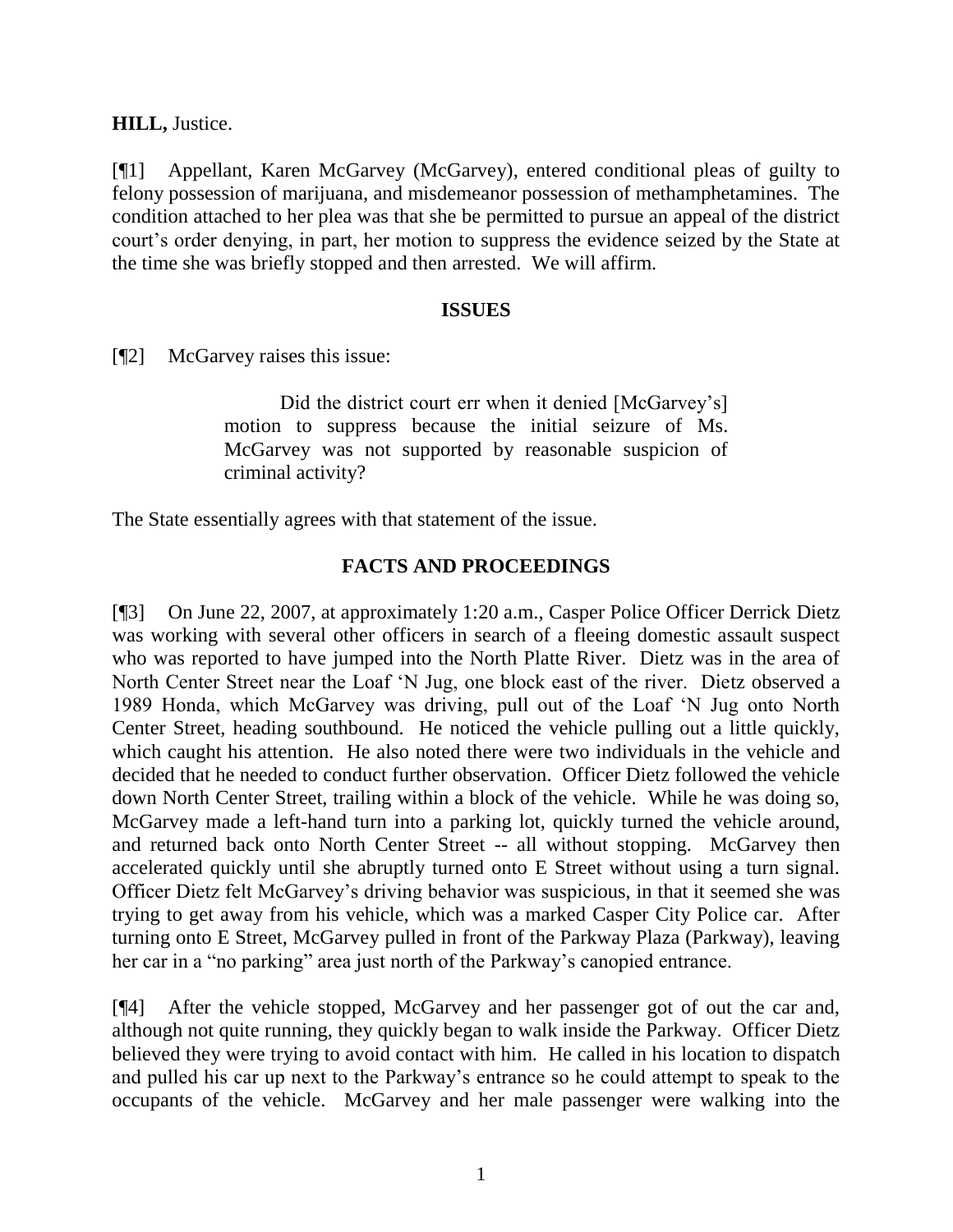Parkway when Officer Dietz asked them to stop. It was conceivable that McGarvey did not hear Dietz, as she had by that time passed through the entrance door. However, the male passenger had not yet gone through the entrance when Dietz called out to them, and he appeared to ignore Officer Dietz"s request, continuing into the building behind McGarvey without acknowledging that request.

[¶5] Officer Dietz entered the Parkway and noticed that McGarvey and the male passenger had started down a corridor located just past the front desk. He again identified himself and asked them to stop. They complied with this request. Officer Dietz asked McGarvey and the male passenger for their identification. While he was gathering information from the male passenger in the hallway, Dietz noticed that McGarvey appeared very nervous: sweating, stammering, and displaying nervous mannerisms. He also observed that, when McGarvey was giving him her identification information, she appeared to be trying to deceive him about who she was. She told him her name was Kathy Barber, reported a birth date, but stated that she could not recall her Social Security Number. Dietz noted that McGarvey"s continued nervousness, twitching, and inability to "stand still and maintain a normal conversational contact position" was indicative of an individual under the influence of some type of controlled substance. Dietz then asked her who owned the vehicle she had been driving, and she informed him that it belonged to a friend whose name she could not remember. He also asked her about the insurance information for the vehicle, to which she responded that she did not know that information.

[¶6] Dietz then asked McGarvey and the male passenger if they would walk over to the main lobby area with him, as he wanted to stand where he could be seen by an incoming back-up officer. Both McGarvey and the male passenger went back to the main lobby with Officer Dietz. As they arrived in the main lobby, McGarvey repeatedly attempted to put her hands into her pockets, and Officer Dietz asked her to stop two or three times. However, she did not stop putting her hands in her pockets but, rather, put her left hand into her left front pants pocket. He continued to ask her several times to stop and, when she did not stop, he reached down, stopped her hand, and did a cursory feel of the pocket for possible weapons. Officer Dietz felt what he thought was a cigarette lighter and a soft package. He then saw a glass vial inside a black baggie that was protruding from McGarvey's upper left shirt pocket. Officer Dietz recognized the glass vial as a "meth" smoking pipe." McGarvey tried to put her right hand into her right front pocket, whereupon Dietz grabbed that hand after telling her that she needed to stop or she would be handcuffed for his safety. When she continued to put her hand in her pocket, the officer began to handcuff her and a struggle ensued. Dietz put her in an arm bar and took her to the floor so he could continue to put handcuffs on her, but she continued to struggle, apparently trying to take something out of her pocket and stuff it up through the leg of her shorts into the crotch area. As the struggle continued, the glass pipe and case in her shirt pocket fell to the floor. Dietz also observed a small bindle in McGarvey"s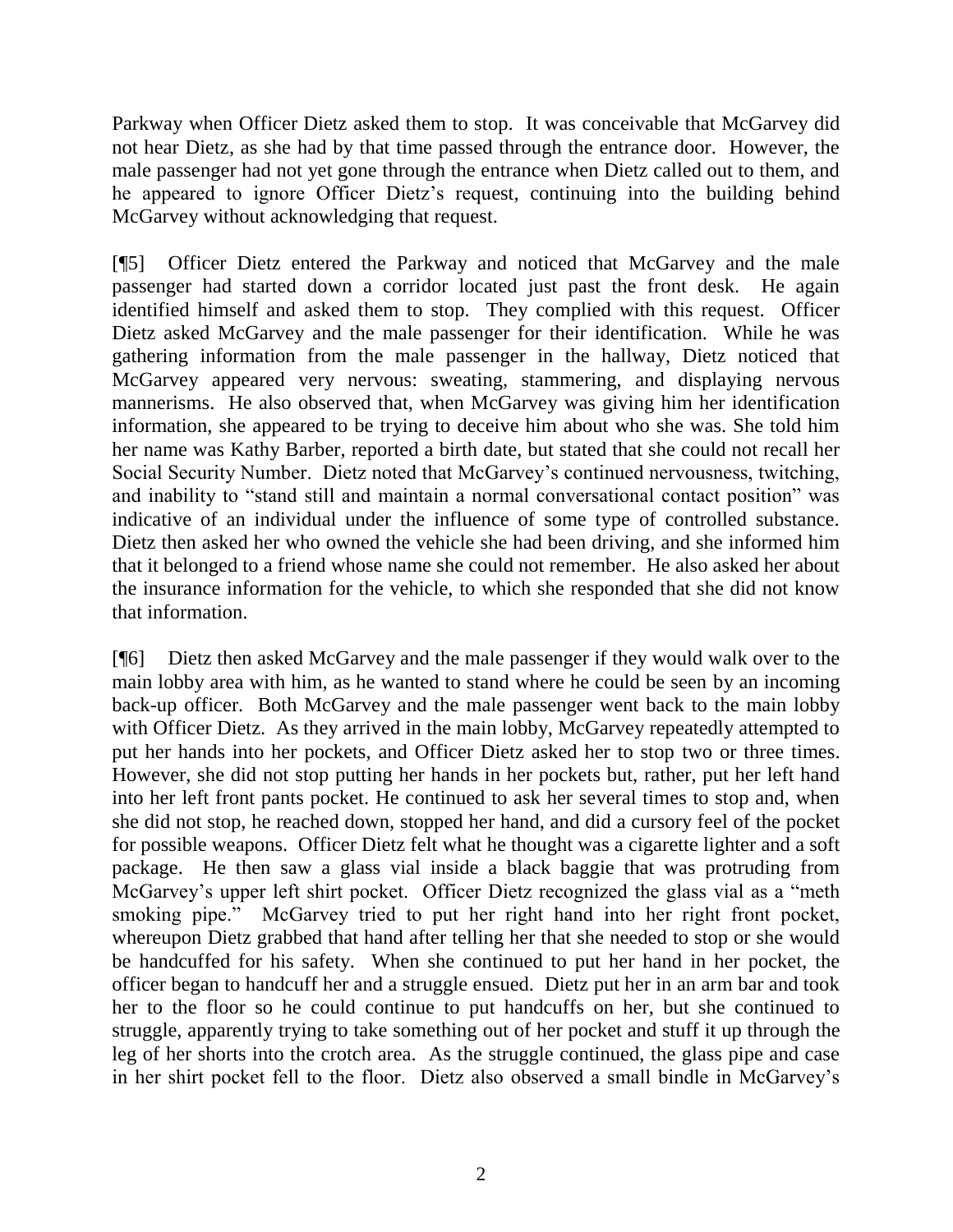shirt pocket which he believed to contain a controlled substance. The bindle later field tested positive for methamphetamine.

[¶7] After the struggle, Officer Dietz and McGarvey stood up, and another glass pipe fell out of her pant-leg and onto the floor. McGarvey told Dietz that this was what she had been trying to hide during their struggle.

[¶8] Officer Dietz then spoke with the Parkway desk clerk, David Garner, who told the officer that he recognized McGarvey as a former employee at the Parkway and "that she had been trespassed from the Parkway Plaza." A backup policeman, Officer Schulte, soon arrived, and he noticed several things on the ground where the struggle between Officer Dietz and McGarvey had taken place: car keys, cigarettes, and a little bindled baggie. Schulte pointed out these items to Officer Dietz, who seized the little bindled baggie. Dietz observed that the little bindled baggie contained what appeared to be marijuana, and such was later confirmed by a field test.

[¶9] McGarvey was then placed under arrest for the possession of controlled substances. Pursuant to a search incident to that arrest, Dietz found a small cylindershaped container on McGarvey"s person which appeared to contain residue from a controlled substance. He took McGarvey outside and observed that she was walking with an unusual gait, apparently trying to hold her legs together as she walked. Dietz believed that she still had something in the crotch area of her pants that she was trying to hide. He placed her in the back of his patrol car and activated its audio and video recording devices. At about this same time, Dietz was notified by dispatch that the owner of the car he had followed was Karen McGarvey, who had an active warrant for a parole violation and a suspended driver's license. McGarvey heard this notification and, when asked her name by Officer Dietz, admitted that she indeed was Karen McGarvey and that she was on parole. Dietz then gave her the Miranda warnings, after which she again confirmed her name and parole violation. She also admitted to being in possession of methamphetamine but denied the possession of marijuana.

[¶10] Based upon the confirmation that the vehicle belonged to McGarvey, Dietz conducted a further investigation of the vehicle. Through the window of the vehicle, he observed a digital scale, which he recognized as the type of item commonly used for both using and/or selling controlled substances. He also observed that the scale had residue on it, which appeared consistent with a controlled substance. During this time, Officer Dietz observed McGarvey moving around in the back of the patrol car. Consequently, he spoke with her and she complained of pain in her upper back. Dietz removed her from the patrol car to extend the handcuffs and make them more comfortable for her. As Officer Dietz was placing her back into the patrol car, he noticed her make a small kicking motion. When he closed the door and stepped back from the vehicle, he noticed a little blue container on the ground which had not been there before. That item seemed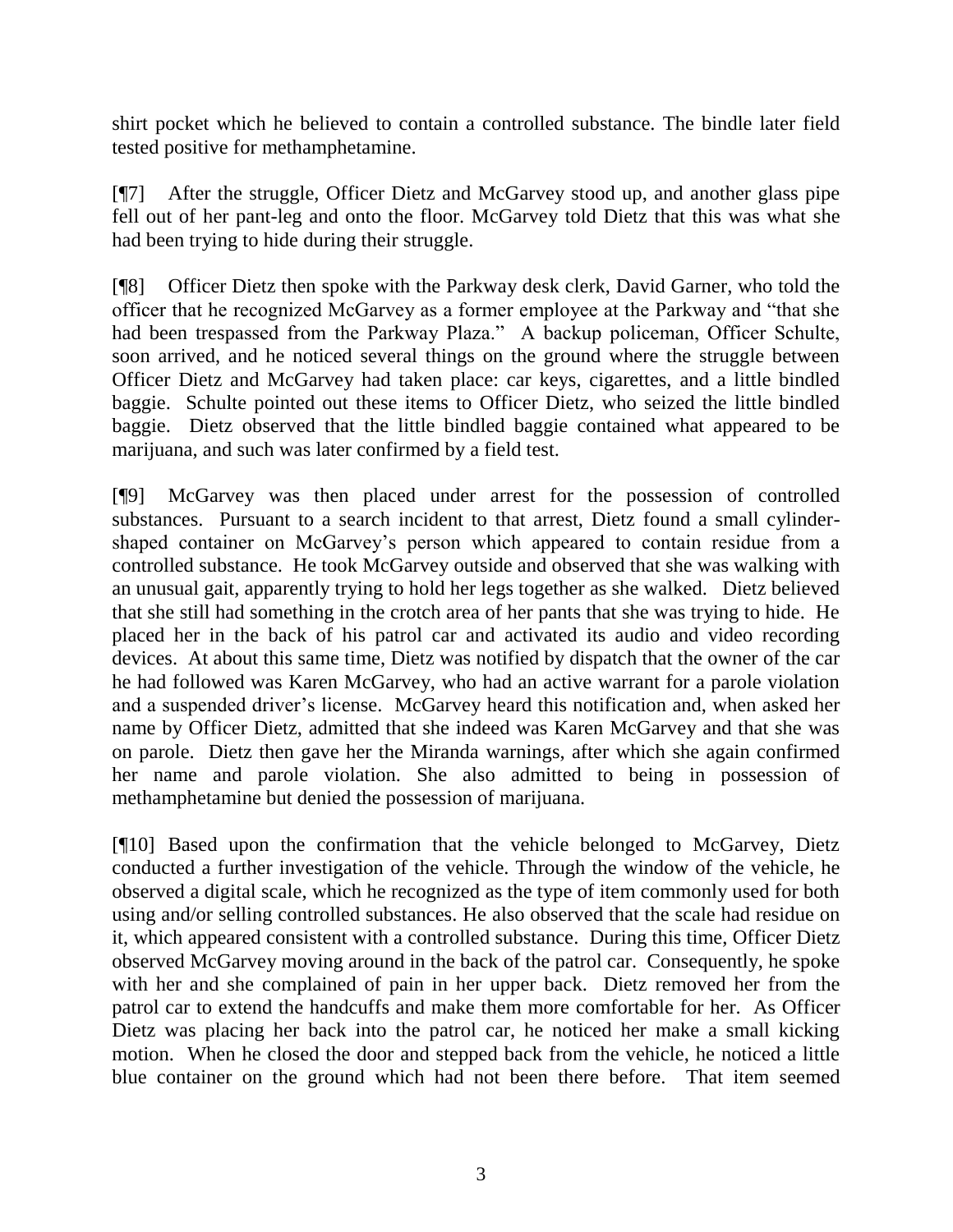consistent with the soft packet he had felt in McGarvey"s left pants pocket during the initial frisk. Inside the blue container were three additional bindles.

[¶11] Officer Dietz then searched McGarvey"s vehicle and found packaging material, similar to that type which contained the marijuana and methamphetamine he had found earlier. He also located a white towel that held four ounces of marijuana. Furthermore, he found additional cylindrical containers, similar to the one McGarvey had in her right front pocket, as well as a clear glass vial, located in the glove box, that was later found to contain cocaine. Officer Dietz also located a mock soft air pistol under the passenger seat.

# **DISCUSSION**

# **Standard of Review**

[¶12] In this instance, the district court conducted a hearing and took evidence concerning the search and seizure at issue. In reviewing a trial court's ruling on a motion to suppress evidence, we do not interfere with the trial court's findings of fact unless the findings are clearly erroneous. We view the evidence in the light most favorable to the trial court's determination because the trial court has an opportunity at the evidentiary hearing to assess the credibility of the witnesses, weigh the evidence, and make the necessary inferences, deductions, and conclusions. The constitutionality of a particular search is a question of law that we review *de novo*. *Sam v. State*, 2008 WY 25, ¶ 9, 177 P.3d 1173, 176 (Wyo. 2008); *Fenton v. State*, 2007 WY 51, ¶ 5, 154 P.3d 974, 976 (Wyo. 2007) (quoting *Peña v. State*, 2004 WY 115, ¶ 25, 98 P.3d 857, 869 (Wyo. 2004)).

#### **Were the Searches and Seizures Lawful**

[¶13] At the outset, we take note that McGarvey"s contentions are limited to improper searches and seizures under the United States Constitution. She did not challenge them under the relevant provisions of the Wyoming Constitution in the district court, nor does she pursue such a theory in this Court. See *Fender v. State*, 2003 WY 96, 74 P.3d 1220, ¶¶ 11-12, 74 P.3d 1220, 1224-25 (Wyo. 2003).

[¶14] At the conclusion of the suppression hearing, the district court made these brief findings:

> THE COURT: ... I'm going to take the matters under advisement. My feeling is that we have very technical legal issues that are presented, at least as to the initial stop and the *Terry* detention that was involved with the initial stop and resulting pat-down of the defendant in this case.

> I also think that as to the question of any suppression of the statements, the record as it"s before me included an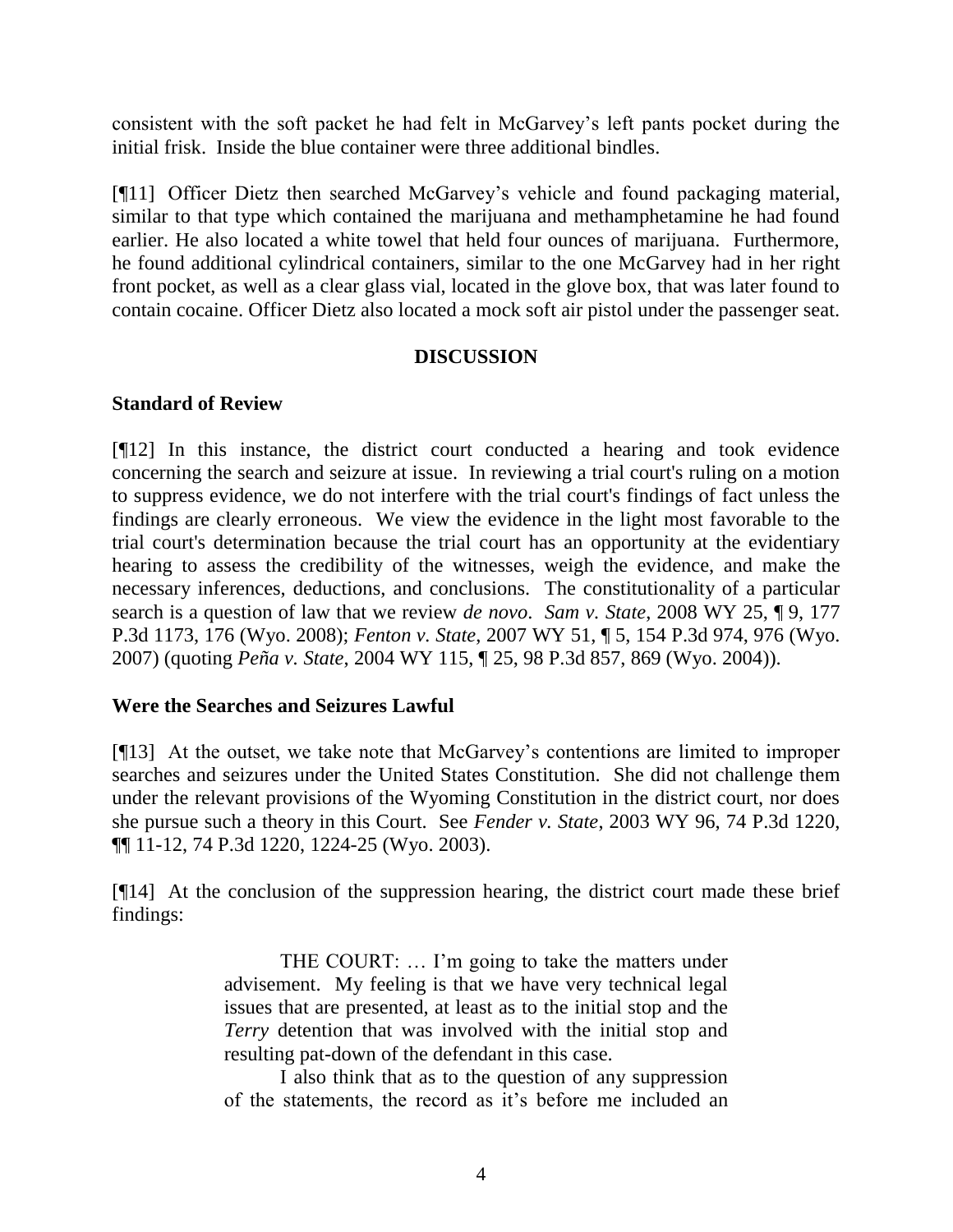indication that there was an advisement of the warnings under Miranda. I didn"t hear much in the way of evidence as to the voluntary waiver of those rights as to the agreement to voluntarily answer questions or to waive those rights, but I didn"t hear it really be developed as to the details of the facts that may attend to the post-Miranda statements. So I feel like the record"s a little bit deficient as to how to handle that particular issue.

As to the issue of the search of the vehicle, it did not appear to me that it was a search incident to arrest. The arrest was perfected in the Parkway Plaza hotel at a location independent from where the vehicle was. And under cases that have followed *Coolidge versus New Hampshire*, it would appear to me that when an arrest is made in one location and is not incident to arrest, then a search warrant needs to be obtained. I don"t think the officer has the ability to, on his own independent probable cause and what he has learned from contact with the defendant, to pursue a search of a vehicle that was not occupied and not in the possession of the defendant at the time of arrest. But I"ll sure take a look at additional case law that may impact that decision given Mr. Marken"s argument in this case.

It also appears to me that as to the plain view argument, that would not apply to a noncontrband item under the circumstances presented. But once again, I guess I"ll have to take a look at that[.]

In the order filed of record on October 29, 2007, the district court wrote:

1. The search and seizure of [McGarvey"s] person by Casper Police Officer Derrick Dietz was not unreasonable under the Fourth Amendment of the United Constitution or under Article I Section IV of the Wyoming Constitution and constituted an appropriate investigatory stop justified from its inception and reasonably related to the scope of the circumstances which justified the initial interference. See *Putnam v. State*, 995 P.2d 632 (Wyo. 2001); *Terry v. Ohio*, 392 U.S. 1 (1968); and *Wilson v. State*, 874 P.2d 215 (Wyo. 1994).

2. That the warrantless search of [McGarvey"s] vehicle was not unreasonable and fell under the appropriate automobile exception in that Officer Dietz possessed probable cause to believe that the automobile contained evidence of a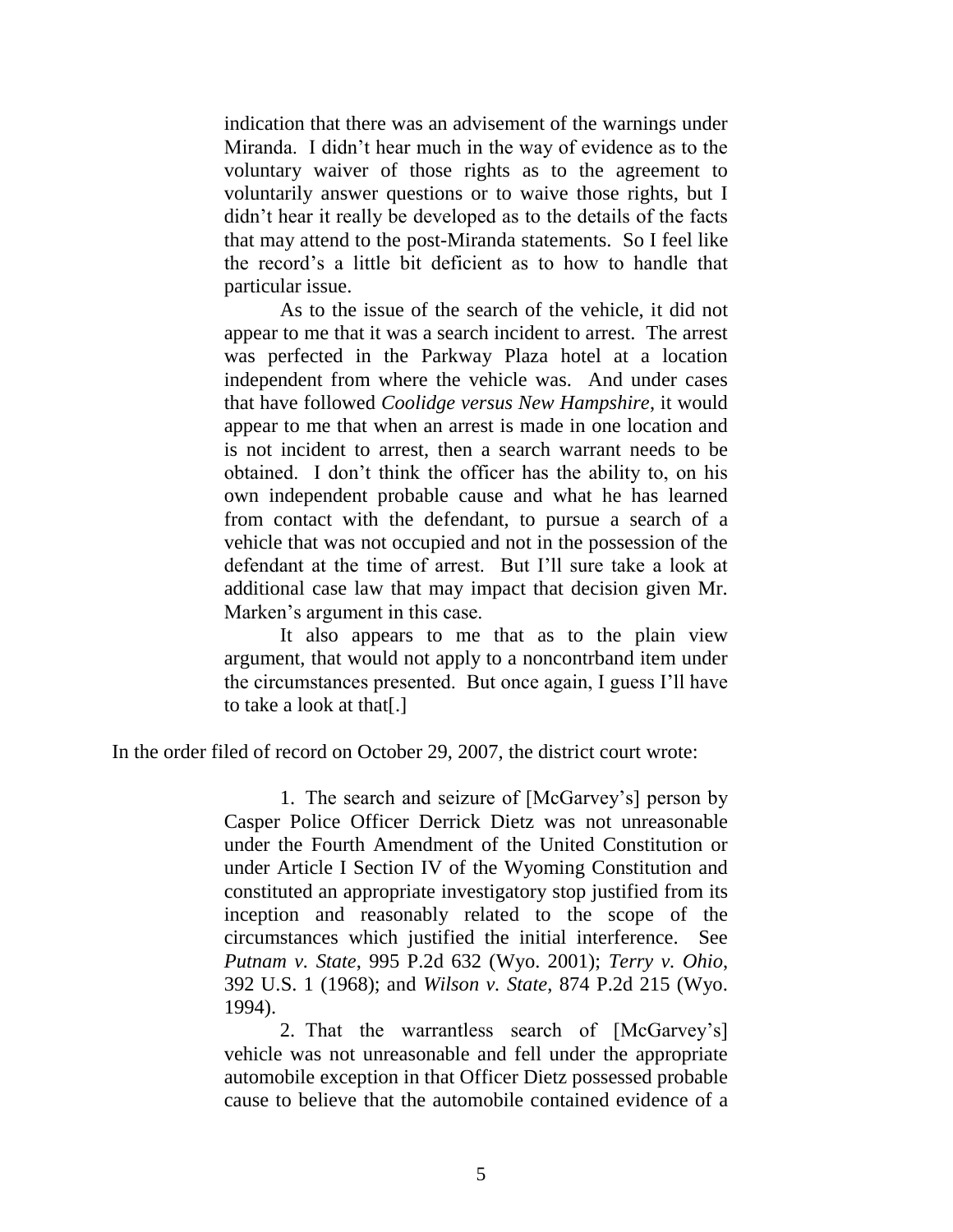crime and/or contraband. See *Borgwardt v. State*, 846 P.2d 805 (Wyo. 1997).

3. That the proof was insufficient to demonstrate that [McGarvey] had appropriately waived her Miranda rights in making any post-arrest inculpatory statements, and therefore, absent further confirmation of a valid waiver having occurred following [McGarvey"s] Miranda rights being given, any such post-custodial statements should be suppressed. See *Lewis v. State* [2002 WY 92, ¶¶ 17-18, 48 P.3d 1063, 1067-68 (Wyo. 2002)].

[¶15] Our precedents on this subject are voluminous. In *Speten v. State*, 2008 WY 63, ¶ 4, 185 P.3d 25, 27-28 (Wyo. 2008) we described this analytical framework for evaluating issues such as those at hand:

> The issue of the constitutionality of a search often focuses upon the question of whether or not the officer had probable cause to search, or the question of whether the officer had reasonable suspicion to initiate an investigative detention. These questions are resolved by resort to an objective test, taking into account the totality of the circumstances, rather than by analyzing the subjective thought process of the officer. *Fertig v. State*, 2006 WY 148, ¶ 25, 146 P.3d 492, 500 (Wyo.2006) (probable cause); *Meadows v. State*, 2003 WY 37, ¶ 17, 65 P.3d 33, 37 (Wyo.2003) (investigative detention). Probable cause to search exists "where the known facts and circumstances are sufficient to warrant a man of reasonable prudence in the belief that contraband or evidence of a crime will be found[.]" *Damato v. State*, 2003 WY 13, ¶ 17, 64 P.3d 700, 707 (Wyo.2003) (quoting *Ornelas v. United States*, 517 U.S. 690, 695-96, 116 S.Ct. 1657, 1661, 134 L.Ed.2d 911 (1996)). By contrast, reasonable suspicion is simply " 'a particularized and objective basis' for suspecting the particular person stopped of criminal activity." *Id*. (quoting *United States v. Cortez*, 449 U.S. 411, 417-18, 101 S.Ct. 690, 695, 66 L.Ed.2d 621 (1981)). Finally, while the test is objective, the officer's training, experience, and expertise are to be considered as part of the "totality of the circumstances." *McKenney v. State*, 2007 WY 129, ¶ 11, 165 P.3d 96, 98-99 (Wyo.2007); *Rohda v. State*, 2006 WY 120, ¶ 24, 142 P.3d 1155, 1167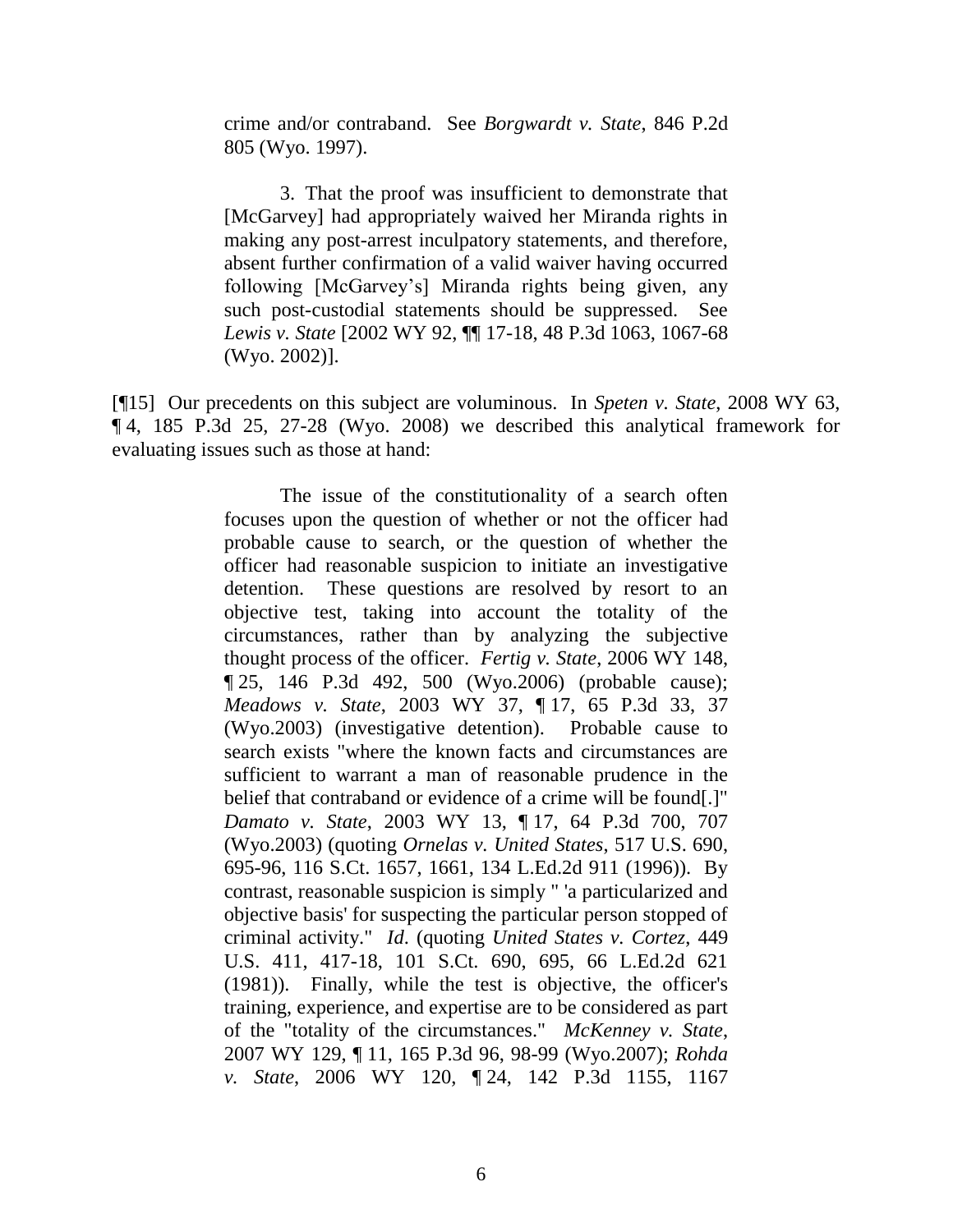(Wyo.2006); *Vassar v. State*, 2004 WY 125, ¶ 18 n. 7, 99 P.3d 987, 994 n. 7 (Wyo.2004).

[¶16] We note that Officer Dietz had over 19 years of experience in law enforcement work. The district court did not make detailed findings of fact but the facts, as previously set out, are the raw material that we must parse in our analysis of this case. Decisions such as those the district court made are unfailingly fact intensive.

[¶17] In *Flood v. State*, 2007 WY 167, ¶¶ 14-15, 169 P.3d 538, 543-44 (Wyo. 2007) we described the three tiers of interaction between police and citizens:

> For Fourth Amendment purposes, we recognize three tiers of interaction between police and citizens. *Custer*, ¶ 13, 135 P.3d at 624-25. See also, *Collins v. State*, 854 P.2d 688, 691- 92 (Wyo.1993). The least intrusive contact between a citizen and police is a consensual encounter. *Custer*, ¶ 13, 135 P.3d at 624-25. A consensual encounter is not a seizure and does not implicate Fourth Amendment protections. The second tier is the investigatory or Terry stop, named after the seminal case *Terry v. Ohio*, 392 U.S. 1, 88 S.Ct. 1868, 20 L.Ed.2d 889 (1968). An investigatory detention is a seizure under the Fourth Amendment. *Custer*, ¶ 13, 135 P.3d at 624-25. However, because of its limited nature, a law enforcement officer is only required to show "the presence of specific and articulable facts and rational inferences which give rise to a reasonable suspicion that a person has committed or may be committing a crime" in order to justify the detention. *Id*., quoting *Wilson v. State*, 874 P.2d 215, 220 (Wyo.1994). The most intrusive encounter between police and a citizen is an arrest. An arrest ""requires justification by probable cause to believe that a person has committed or is committing a crime." " *Id*. at 625, 135 P.3d 620 quoting *Wilson*, 874 P.2d at 219-20.

> The case at bar is concerned with a traffic stop, which is analogous to an "investigatory detention." *Barch v. State*, 2004 WY 79, ¶ 7, 92 P.3d 828, 831 (Wyo.2004). To determine whether the seizure was appropriate under the Fourth Amendment, we apply the two-step inquiry articulated in *Terry*: [] 1) Was the initial stop justified? and 2) Were the officer"s actions during the detention " "reasonably related in scope to the circumstances that justified the interference in the first instance [?]" " *O'Boyle*, ¶ 46, 117 P.3d at 414,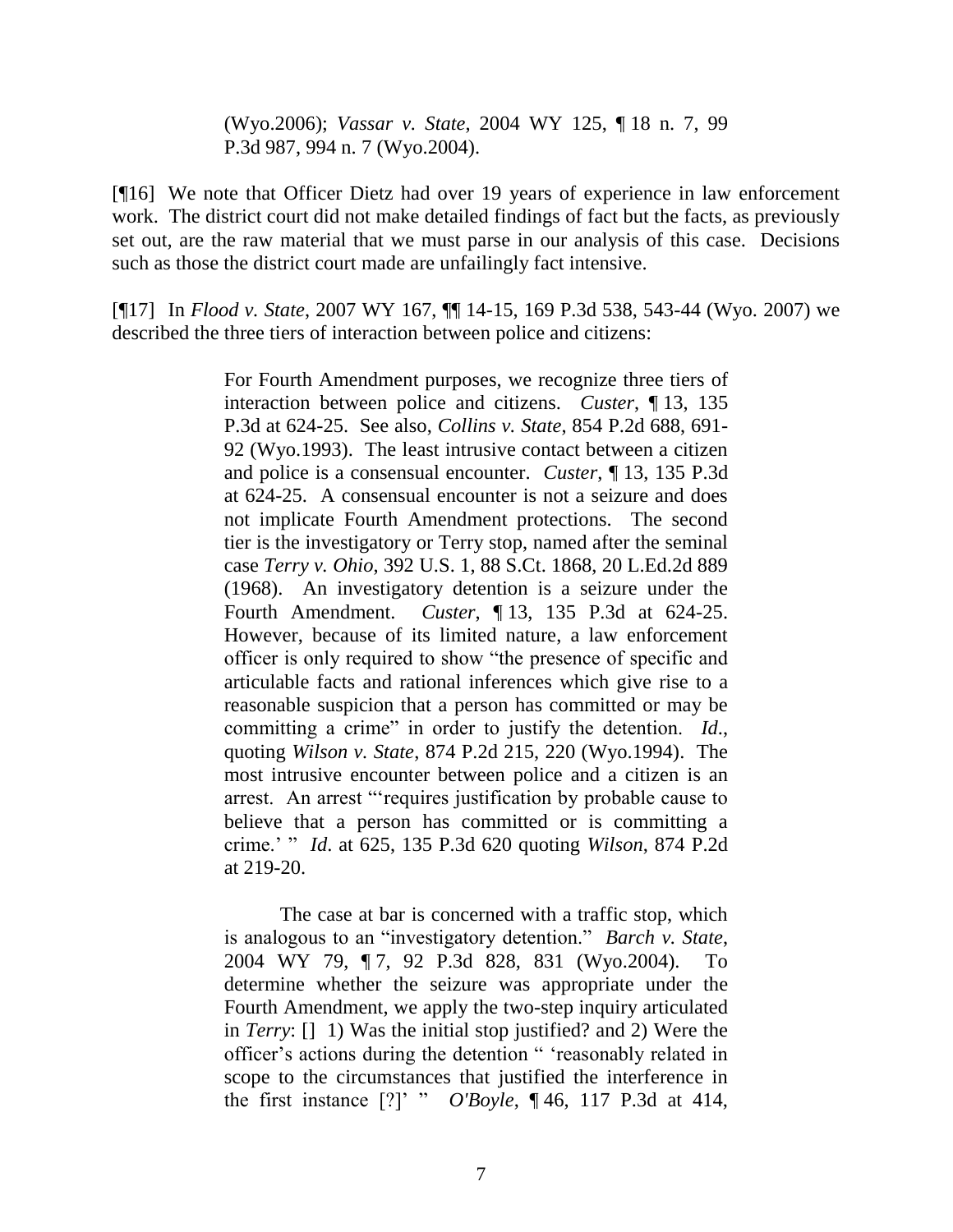quoting *Campbell v. State*, 2004 WY 106, ¶ 11, 97 P.3d 781, 784 (Wyo. 2004).

Also see *Wagner v. State*, 2008 WY 51, ¶¶ 10-14, 182 P.2d 506, 509-10 (Wyo. 2008).

[¶18] Furthermore, in *Custer v. State*, 2006 WY 72, 135 P.3d 620, ¶ 17, 135 P.3d 620, 626 (Wyo. 2006) we elaborated:

> As we recognized in *Rice v. State*, 2004 WY 130, ¶ 25, 100 P.3d 371, 379 (Wyo.2004), a seizure does not occur simply when a police officer walks up to a person in a public place and asks a question, provided there is no showing of force or indication the person is restrained from leaving. See also, *Innis v. State*, 2003 WY 66, ¶ 17, 69 P.3d 413, 419 (Wyo.2003); *Perry v. State*, 927 P.2d 1158, 1163 (Wyo.1996). This principle is consistent with our ruling in *Gompf*, 2005 WY 112, 120 P.3d 980, where we stated the Fourth Amendment was not implicated when officers approached a person's residence, knocked at the door, and asked questions.

[¶19] Finally, in *Sam*, ¶¶ 12-13, 177 P.3d 1173 at 1177, we held:

Recently, we applied *Vasquez*, for the first time, as the basis for reversing a district court's order denying a motion to suppress. *Pierce v. State*, 2007 WY 182, 171 P.3d 525 (Wyo.2007). The circumstances of this case, as set out above, differ markedly from those in Pierce. In the proceedings below, and in the briefs in this appeal, both parties discuss several of the "exceptions" to the essential rule established by Vasquez. Those exceptions include: (1) That an officer may search the area immediately available to an arrested person for weapons or other contraband that might pose a threat to officer and/or public safety; (2) that the presence of a second passenger in the car who could present a threat to officer or public safety may justify a search; (3) the possible need to secure an arrestee's automobile may justify a search; and (4) that in such circumstances an automobile may be searched for evidence related to the crime which justified the arrest.

Because it is dispositive of this appeal, we will limit our consideration only to that exception which sanctions a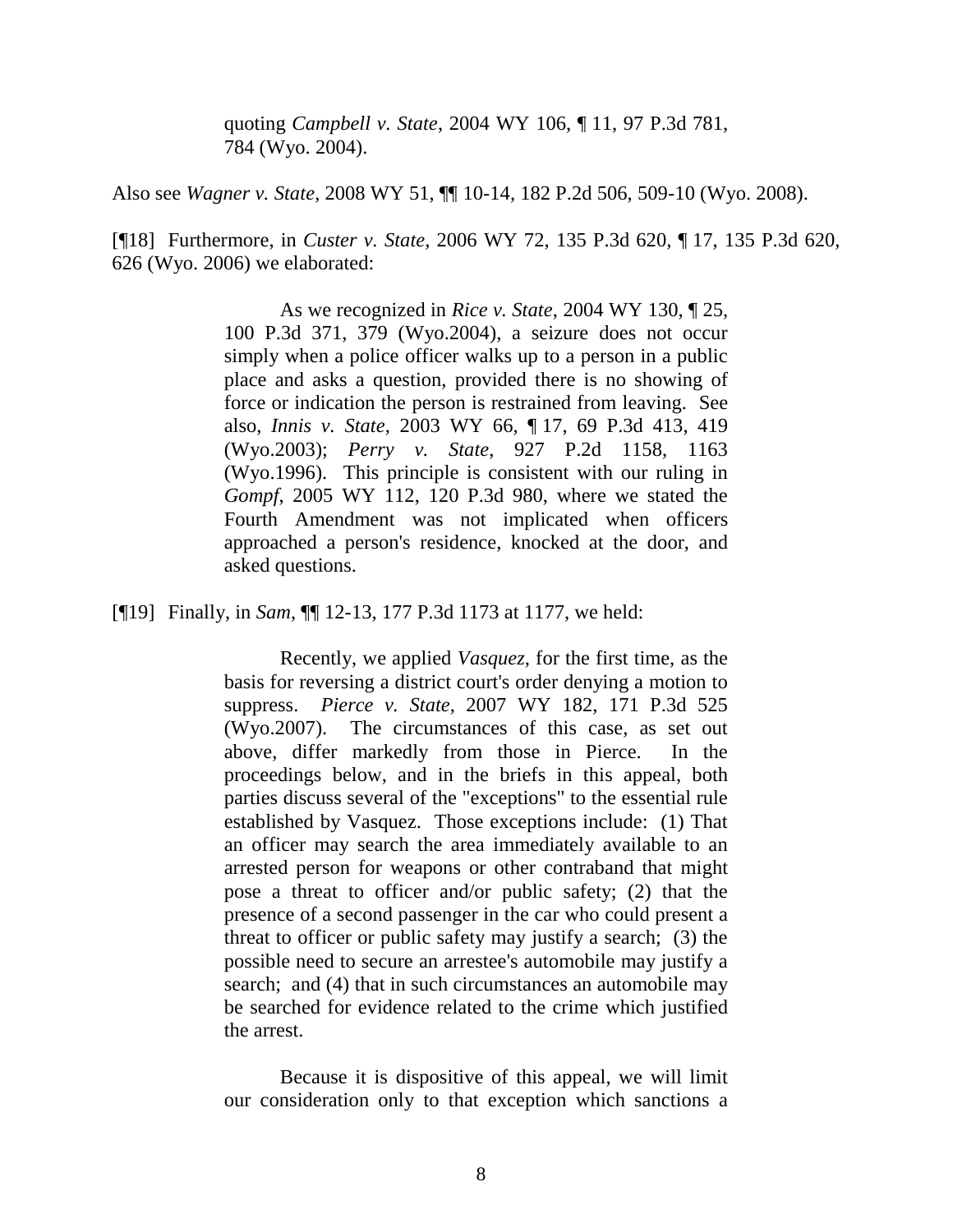search of the automobile for evidence which might relate to the crime for which Sam was arrested. Sam was arrested for multiple reasons, but the record is clear that the initial stop and the initial arrest were for violations of a protection order. Our careful review of the record convinces us that Beck's search of Sam's car was reasonable under all of the circumstances detailed above. That the cursory search of the car's interior uncovered evidence of the possession with intent to deliver proscribed narcotics, rather than evidence of the violation of the protection order, does not negate the admissibility of that evidence under our Vasquez rule. We do not think it is a requirement that a police officer be able to recite a specific list of what sorts of evidence might be relevant in such a circumstance, but some items identified were cell phones (which Sam used to make harassing calls), or writings of any sort that indicated what Sam's intentions were with respect to the individuals protected by the protection order. Other examples of evidence that might be pertinent would include instrumentalities that might be used to harass, harm or threaten protected individuals. See *deShazer v. State*, 2003 WY 98, ¶¶ 5-11, 74 P.3d 1240, 1243- 44 (Wyo.2003).

[¶20] This recitation of the underlying facts and the applicable authority leads us to the conclusion that the search and seizure of McGarvey"s person was not unreasonable under the Fourth Amendment of the United States Constitution. The district court might well have reasoned that Officer Dietz's initial efforts were aimed at a consensual encounter when he followed McGarvey and her companion to the Parkway. Of course, McGarvey"s behavior quickly transformed the encounter into an investigatory stop, and segued equally as rapidly into an arrest for disobeying Officer Dietz's instructions and McGarvey"s possession of controlled substances. Thus, when we apply the governing standard of review to the district court"s decision with respect to the search of McGarvey's person, we are compelled to hold that the district court's tacit findings are not clearly erroneous. Officer Dietz had probable cause to arrest and to search McGarvey incident to that arrest.

[¶21] The search of the automobile is a somewhat more complicated question. Clearly there is a very close temporal relationship between McGarvey"s occupation of the car and her arrest. It appears that the time between her getting out of the car and the search of it was of quite short duration. Officer Dietz's initial action with respect to the automobile was to merely look through the windows and observe what was in plain view. He could see a scales device that is commonly used in the marketing of controlled substances. We conclude that these factors weigh heavily in favor of categorizing the search of